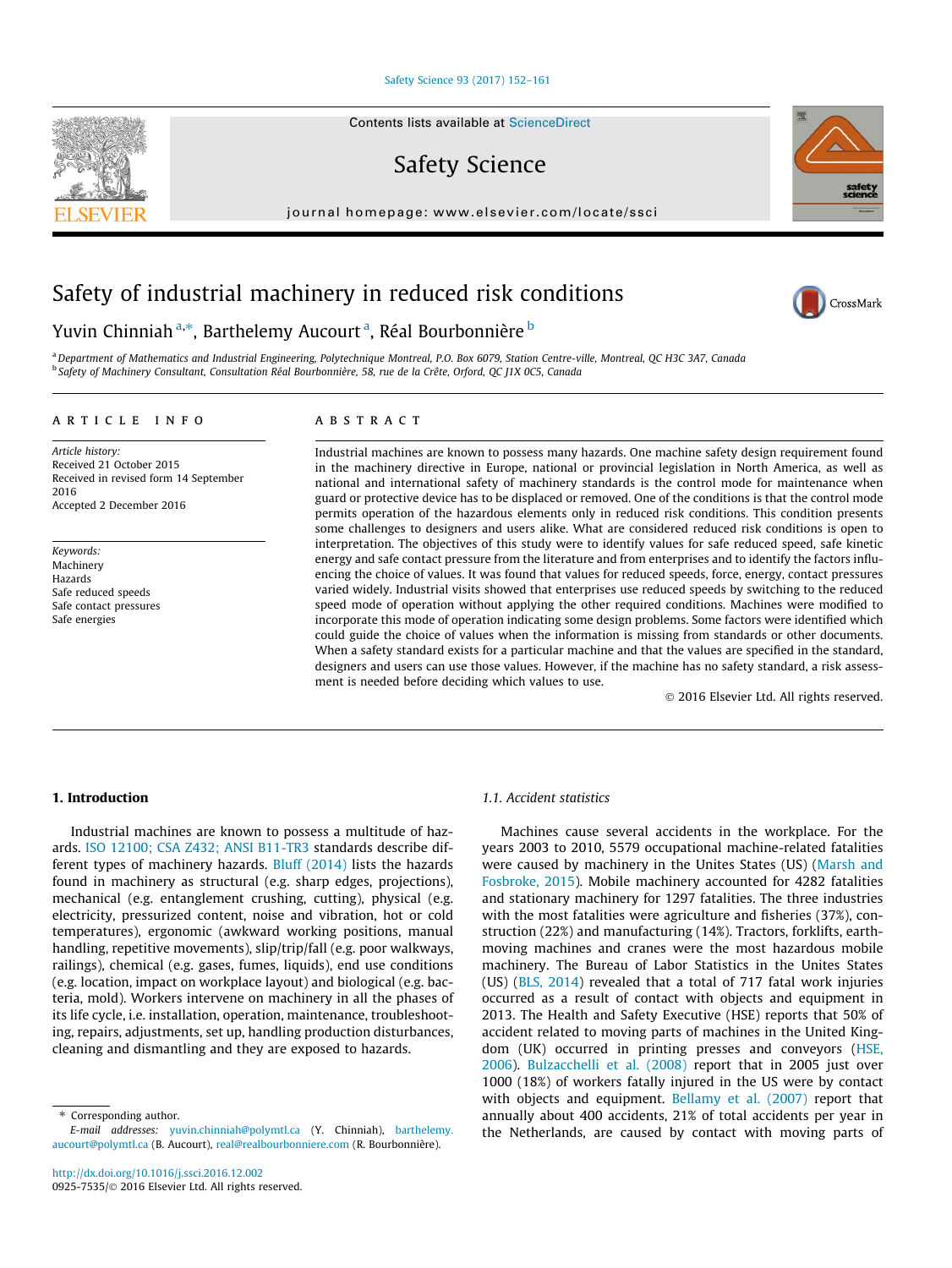machinery. Gardner et al. (1999) report that in Australia, mechanical equipment injury accounts for 28% of all compensation injuries. Gerberich et al. (1998) report that agricultural machinery has been identified as a principle source of non-fatal injuries in the rural sector. Chinniah (2015) analyzed 106 accident reports related to moving parts of machinery from the province of Quebec in Canada and found that many accidents occurred during maintenance and the handling of production disturbances, when the operator entered a hazardous zone of machinery. The mechanical hazard was already present (e.g. rotating shafts) or appeared suddenly (e.g. blade starts rotating suddenly). It was found that 12.3% of accidents were linked to the set up phase, 19.8% of accidents to production tasks, 34.9% of accidents to maintenance tasks and 31.1% to handling production disturbances. The main causes were easy access to moving parts of machinery, lack of safeguarding, absence of lockout procedures, inexperience of workers, bypassing safeguards, lack of risk assessment, lack of supervision, poor machinery design, unsafe working methods, no clear instructions to workers on how to intervene safely on machinery as well as modifications to machinery and to control systems. Other studies have reported similar findings (Backstrom and Doos, 2000; Blaise and Welitz, 2010; Bulzacchelli et al., 2008; Charpentier, 2005; Shaw, 2010). Accidents involving machinery occur in many countries with different legal requirements surrounding machinery and using different safety standards. The causes of serious and fatal accidents involving machinery are similar.

#### 1.2. Design requirements

Machine designers are required to carry out risk assessments and implement protective measures for all phases of the machine life cycle. Accident reports show that workers are injured and killed by machinery during interventions other than production, such as setting, teaching, process changeover, fault-finding, cleaning or maintenance. One important design feature on machinery includes the control mode for those interventions. This design requirement is found in legislations such as the machinery directive in Europe (The European Parliament And The Council of The European Union, 2006), national or provincial legislation of some countries such as US, Canada, France, UK and so on but with slight variations (Code du travail, 2015, Publications du Québec, 2015). This requirement is also described in international and national safety of machinery standards such as ISO 12100 and CSA Z432, with some slight variations. For instance, CSA Z432 refers to enhanced safety conditions. ISO 12100 and the machinery directive mention that the safety of the operator is achieved using a specific control mode which simultaneously satisfies four conditions. The first condition is that the specific control mode disables all other control modes in the machinery to ensure that another worker does not restart the equipment. The second condition is that the specific control mode, permits operation of the hazardous elements only by continuous actuation of an enabling device, a two hand control device or a hold-to-run device. This ensures that the worker has full control of the hazard. The third condition is that the specific control mode permits operation of the hazardous elements only in reduced risk conditions (e.g. reduced speed, reduced power/force, step-by-step using a limited movement control device). The objective behind this condition is to limit the severity of harm, increase the possibility of avoidance of harm by anticipating it and having enough time to react accordingly. The fourth condition of the specific control mode is that it prevents any operation of hazardous functions by voluntary or involuntary action on the machine's sensors. Moreover, additional measures such as restriction of access to the danger zone as far as possible, emergency stop control within immediate reach of the operator and portable control unit (teach pendant) and/or local controls allowing sight of the controlled elements are needed. Accident reports show that workers are injured and killed during the interventions covered by the specific control mode (Létourneau and Potvin, 2014; EPICEA, 2015). Moreover, the use of two hands control, continuous actuation of an enabling device, hold-to-run control to achieve the specific control modes is generally understood and quite clear. The third condition which is the reduced risk condition presents some challenges to designers and users alike. OHS personnel, labor inspectors, safety engineers, machine designers, and machine users experience difficulties to identify those conditions. This paper aims at exploring this issue both theoretically through a literature review and practically by observing how workers intervene on machinery using the specific control mode.

#### 2. Objective

The first objective of this study was to identify values for safe reduced speed, safe kinetic energy and safe contact pressure for five types of industrial machines known to use safe reduced speed and energy, namely robots, machine tools, printing presses, paper machines and textile machines. The second objective of the study was to understand how the reduced speed and energy operating mode used for maintenance and other interventions is actually implemented in Quebec when a guard has to be displaced or removed and/or a protective device has to be disabled. The third objective was to determine the factors influencing the choice of values of reduced speed and energy in Quebec and the reasons for the use of those values when the information is absent from machinery safety standards or guides.

#### 3. Method

The methodology consisted of a literature review which focused on five types of industrial machines known to use safe reduced speed and energy, namely robots, machine tools, printing presses, paper machines and textile machines. The Compendex database was used and keywords in English and French included: reduced speed, safe speed, limited speed, reduced power, limited effort, reduced force, safe force, contact pressure machine reduced energy, maintenance and safety, robot safety, printing press, paper machine, textile machines, conventional lathe, CNC lathe, controlled sustained action, maintaining control mode, low speed cleaning, robot programming, robot learning mode. The search resulted in 78 being retained for analysis, namely 55 standards, 14 guides, 11 scientific papers and two research reports. The useful information in each document was copied and classified in an Excel spreadsheet. This allowed to extract the important concepts, analyze and categorize them (e.g. recommended value, type of hazard, other associated protective measures). One limitation is that the search methodology through Compendex database is not reproducible.

Once the recommended values from the literature were collected, the second part of the methodology was conducted in order to understand how reduced speed and energy were actually implemented. It consisted of carrying out industrial visits in enterprises in different types of sectors to (i) understand and characterize the context surrounding the interventions in reduced speed and energy mode, (ii) note and measure, if possible, the values of reduced speed used, (iii) understand the choices made and to identify the references used by enterprises and (iv) determine the factors influencing the choice of values and the reasons for the use of those values. The selected enterprises were using safe reduced speed and energy on industrial machinery. Data on safe operating